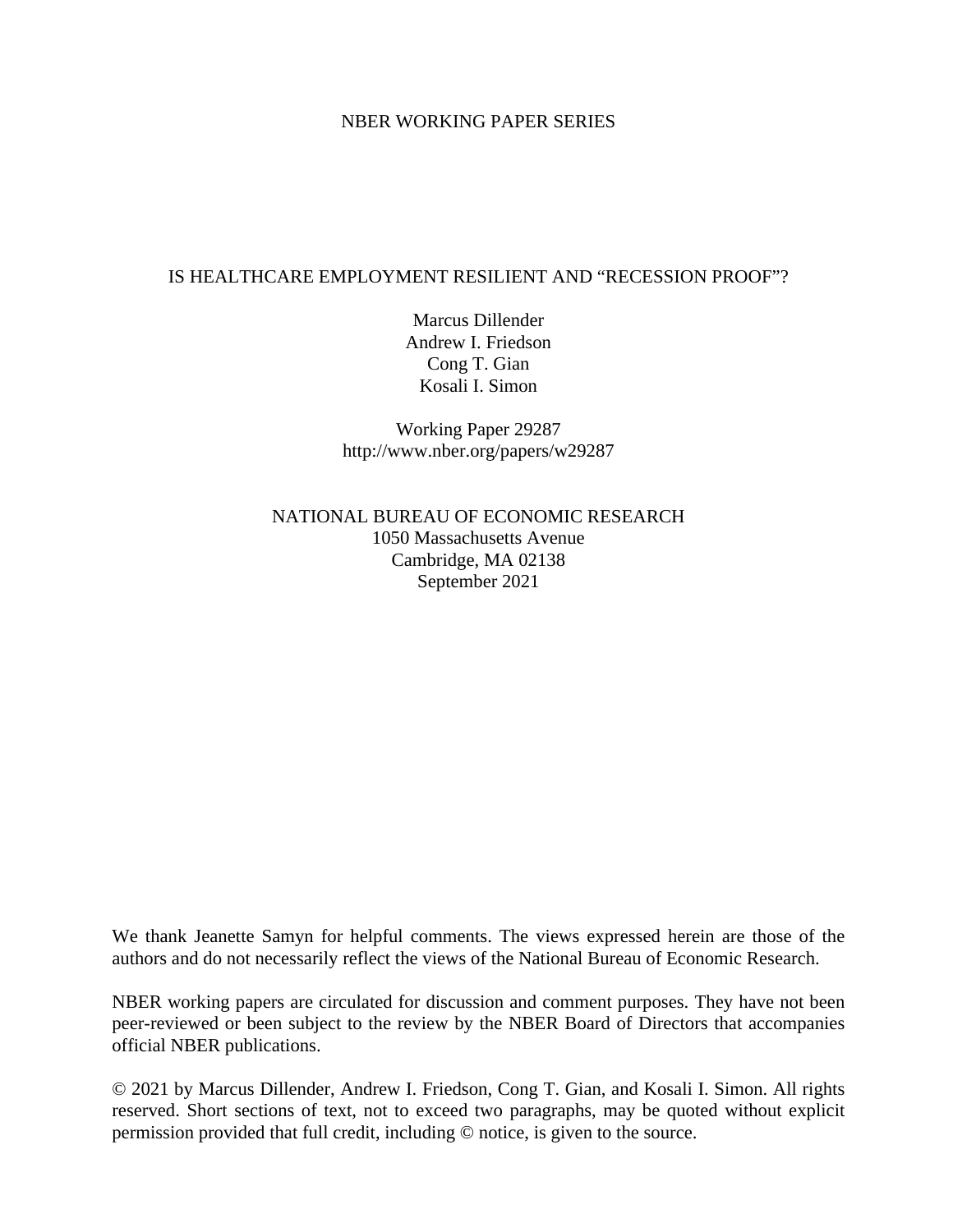Is Healthcare Employment Resilient and "Recession Proof"? Marcus Dillender, Andrew I. Friedson, Cong T. Gian, and Kosali I. Simon NBER Working Paper No. 29287 September 2021 JEL No. I1,J01

#### **ABSTRACT**

Conventional wisdom often holds that the healthcare sector fares better than other sectors during economic downturns. However, little research has examined the relationship between local economic conditions and healthcare employment. Understanding how the healthcare sector responds to economic conditions is important for policy makers seeking to ensure an adequate supply of healthcare workers, as well as for those directing displaced workers into new jobs. We examine the impact of macroeconomic conditions on both the healthcare labor market and the pipeline of healthcare workers receiving healthcare degrees during a pre-COVID time period, 2005-2017. Our results indicate that the healthcare sector is stable across past business cycles. If anything, when areas experience more severe local economic downturns, healthcare employment increases. Much remains unknown about the adjustments and lasting impacts for the healthcare sector associated with the COVID era. Our study represents an important backdrop as policy makers consider ways to sustain the healthcare sector during economic and public health turbulence.

Marcus Dillender School of Public Health University of Illinois at Chicago 1603 W. Taylor Street Chicago, IL 60612 and NBER modillen@uic.edu

Andrew I. Friedson Department of Economics University of Colorado Denver Lawrence Street Center 460T Campus Box 181 P.O. Box 173364 Denver, CO 80217-3364 andrew.friedson@ucdenver.edu

Cong T. Gian O'Neill School of Public and Environmental Affairs 1315 East Tenth Street Bloomington, IN 47405 tgian@iu.edu

Kosali I. Simon O'Neill School of Public and Environmental Affairs Indiana University 1315 East Tenth Street Bloomington, IN 47405-1701 and NBER simonkos@indiana.edu

A data appendix is available at http://www.nber.org/data-appendix/w29287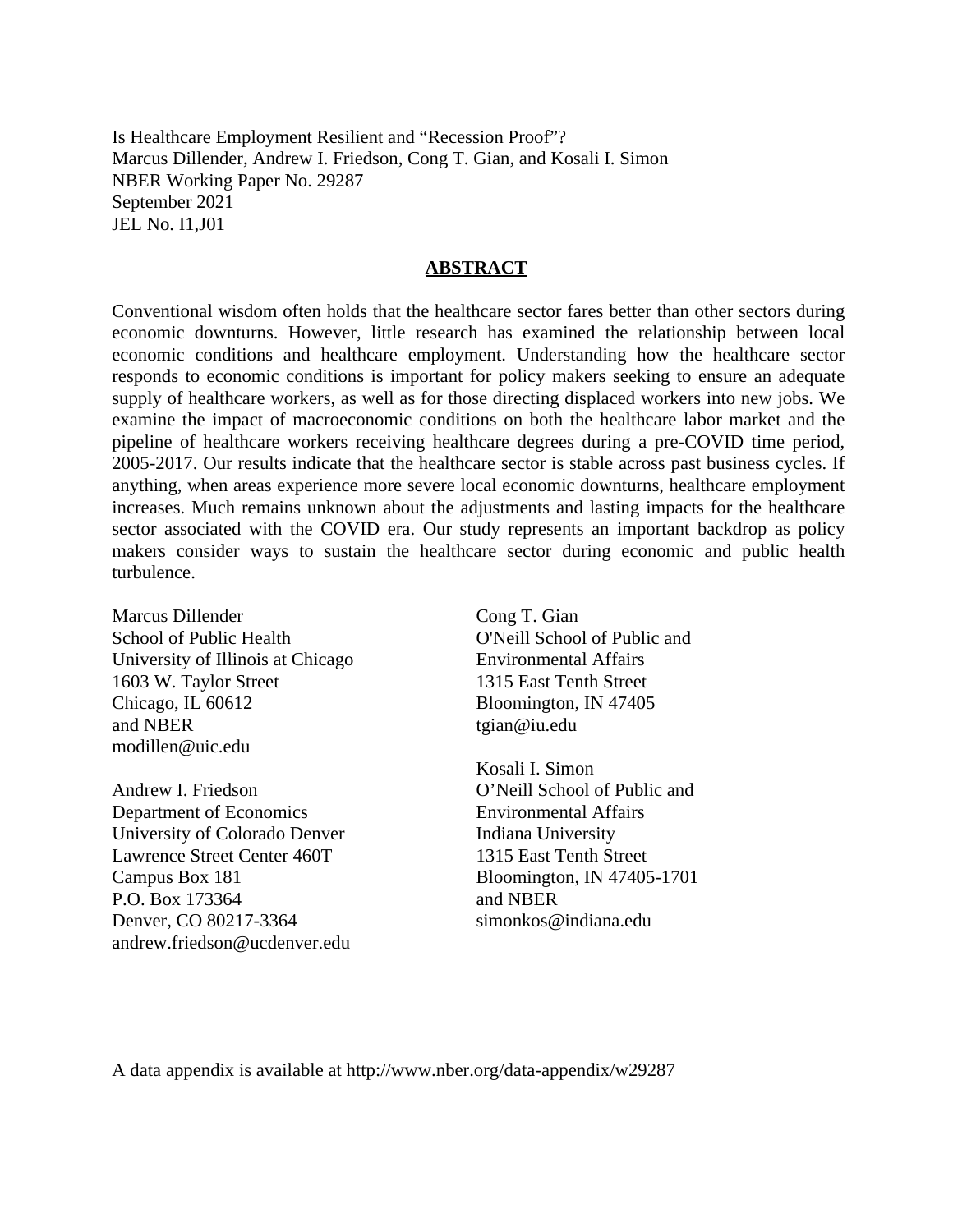#### **Introduction**

The healthcare workforce comprised approximately 12% of all U.S. employment in 2018; jobs in healthcare grew almost seven times faster than those in other sectors between 2006 and 2016.<sup>1,2</sup> This growth has been attributed to increased healthcare utilization in the U.S following the Affordable Care Act, rapid expansions in healthcare technology, and individuals age 65 years and older making up an increasing share of the overall population.<sup>3-8</sup> As older people often have chronic health conditions that necessitate additional health care, as investment in healthcare technology continues, and as the U.S faces public health crises,  $9,10$  understanding the dynamics of the American healthcare workforce becomes increasingly important, in terms of both labor supply and the educational pipeline into the job market.

Several factors make the U.S. healthcare sector and its workforce unique. For one, health insurance pays for a large proportion of out-of-pocket healthcare cost, which makes patients less price sensitive, a feature that is uncommon in other sectors.<sup>11</sup> The healthcare labor market includes extensive licensing that protects healthcare tasks from being reallocated to other workers in response to cost pressures.<sup>12,13</sup> Healthcare is also valued by many in society as a "merit good," meaning that provision of healthcare to others may bring satisfaction to individuals not consuming the care themselves.<sup>14</sup>

These factors raise the possibility that the healthcare workforce behaves differently across the business cycle: that the healthcare sector may enjoy some insulation from the factors that cause other sectors to experience expansions and contractions.<sup>15,16</sup> For example, during the Great Recession, employment of Registered Nurses in the U.S. more than doubled employment projections.17 It should be noted that this did not occur worldwide: there were many documented instances of healthcare workforce contractions in other economies, as well as instances of labor

1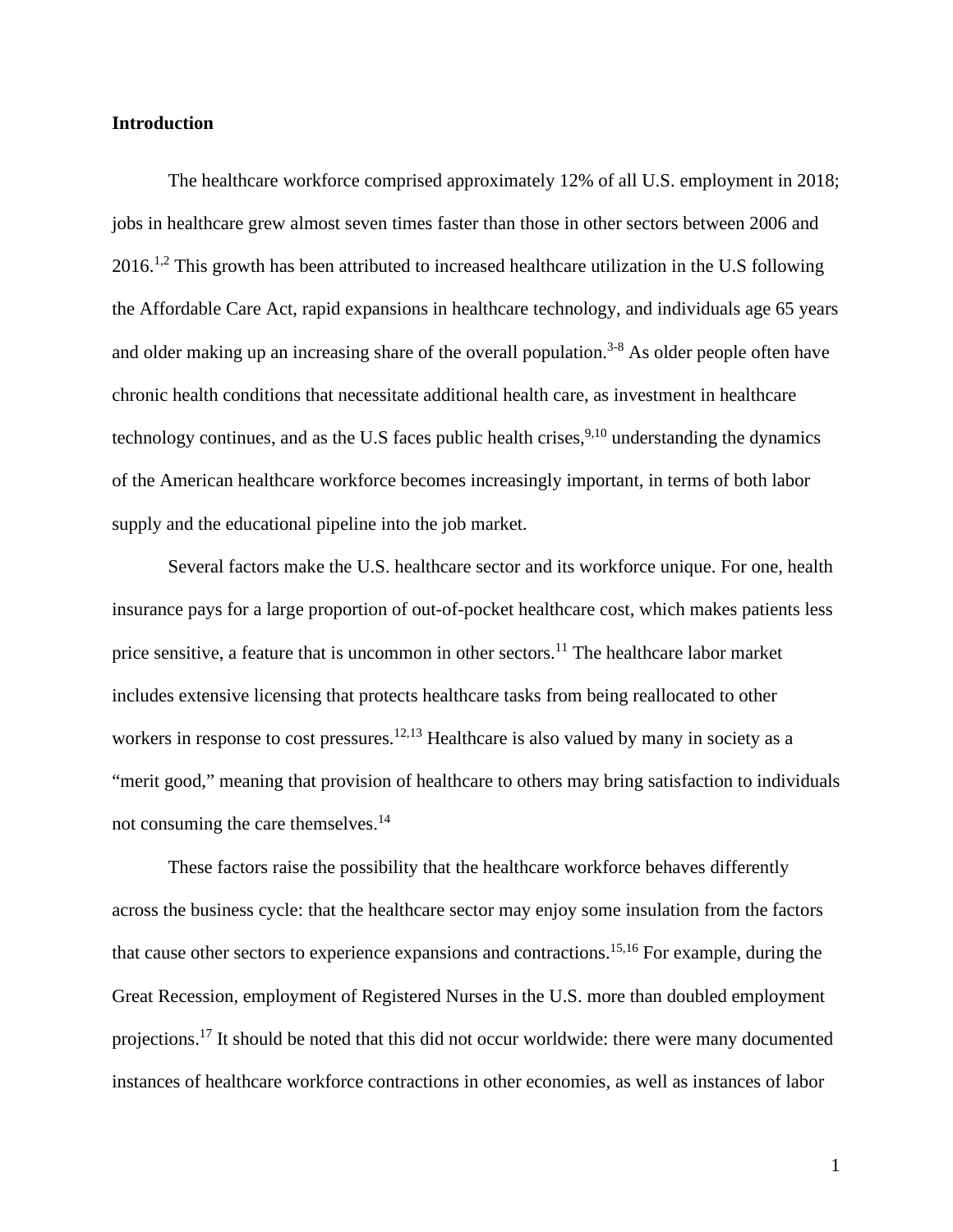substitution toward less skilled forms of healthcare labor (i.e. downskilling)<sup>18,19,20</sup> This raises the question of how the healthcare workforce and its contributory educational pipeline react to changing local economic conditions in the U.S., and to what extent this sector follows the trajectory of the overall economy.

Ex ante, it is not clear whether or not employment in the healthcare sector would remain stable during economic downturns. As individuals' ability to pay for healthcare depends partially on their income, falling personal financial resources during an economic downturn would be expected to reduce demand for healthcare and lead to decreases in healthcare employment. However, Medicare receipt does not depend on the business cycle, and Medicaid and other forms of insurance dampen the effects of private insurance loss that accompanies unemployment, which could partially mitigate reductions in the demand for healthcare.<sup>21,22</sup> Additionally, recessions can have negative effects on health for certain sub-groups of the population,  $^{23}$  which could help to further prop up demand for healthcare services. It is also possible that due to shortages of healthcare workers,  $24$  temporary decreases in the demand for healthcare may have little effect on healthcare employment or the pipeline into the profession.

The relationship between the economy and healthcare education will be influenced by the local economy as well. The decision to obtain education in a given field is strongly related to the local economic prospects for that field.<sup>25,26</sup> However, to the extent that healthcare employment is insulated from economic conditions, the field may be seen as a safe bet for individual human capital investments in education regardless of the overall economic outlook and may actually be more attractive to students during an economic downturn.

Regardless of the specific mechanism, results from this study will shed light on the prevailing relationships between local economic conditions and the healthcare workforce. While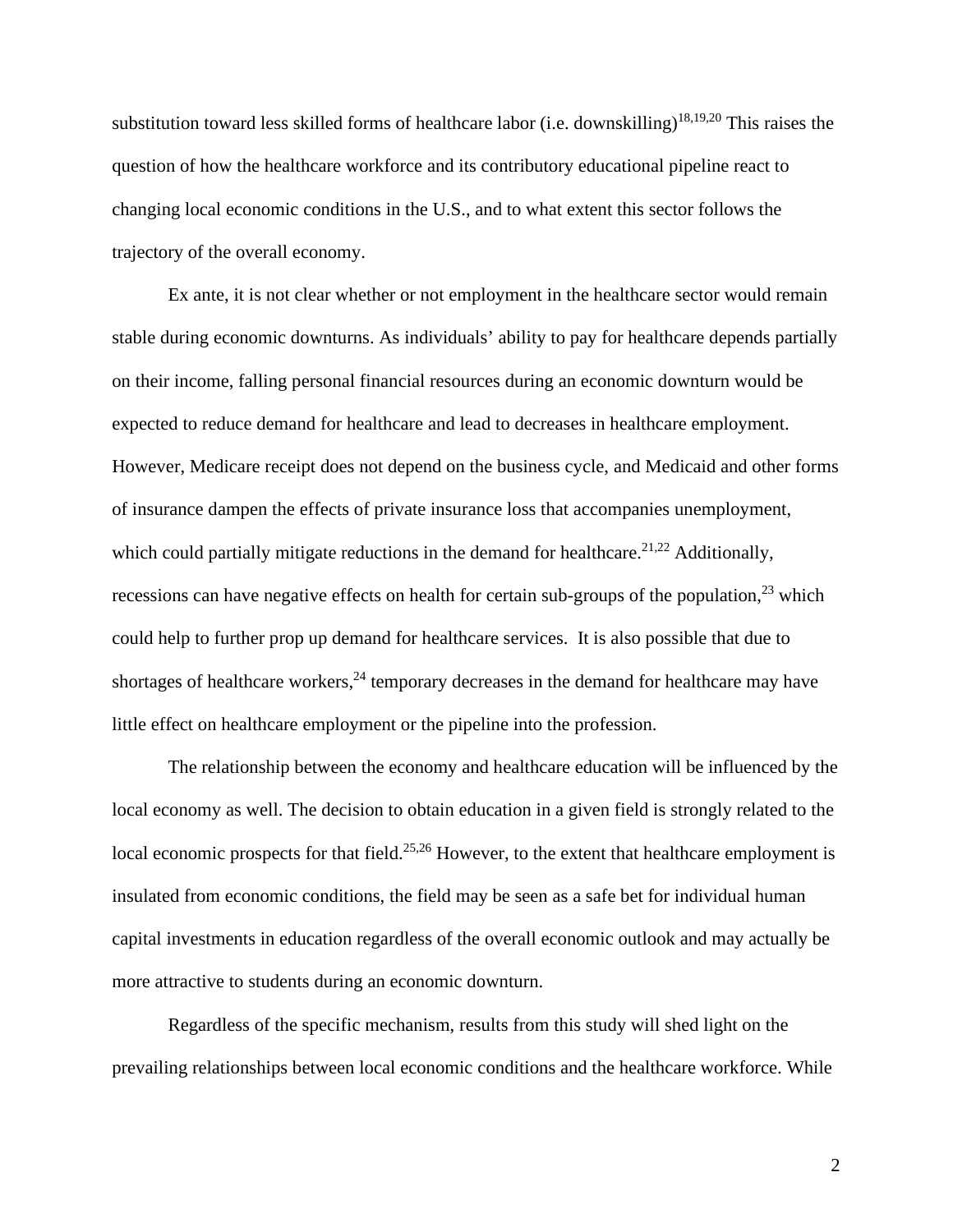it will be several years before geographically disaggregated data is available to conduct similar analyses for the most recent COVID-19 induced recession and its aftermath, we already know that some healthcare-specific features of this economic downturn, such as severely curtailed demand for elective procedures, were not present in other recessions.27 There is documented national unemployment growth information for several (but not all) healthcare professions, particularly at the lower end of the skill distribution.28 The results to follow will provide an important backdrop for any future inquiries into the most recent recession and the healthcare workforce: understanding how this workforce behaves during "typical" economic cycles will allow for contrast to downturns driven in part by a healthcare-specific behavioral component.

### **New Contributions**

 This study provides a novel contribution to understandings of how labor and education markets react to overall and local economic conditions. While the general topic has been widely studied for the economy in general, in this study we demonstrate that the healthcare sector and the educational pipeline into that sector appear to be playing by a unique set of rules: specifically, that the healthcare sector is particularly stable with respect to economic turmoil. We then demonstrate which types of jobs and educational programs are the source of this stability. We are aware of only two other studies in this area: a longitudinal exploration of growth trends in the sector,<sup>29</sup> and a case study of new physicians in New York during the Great Recession.<sup>30</sup>

#### **Data**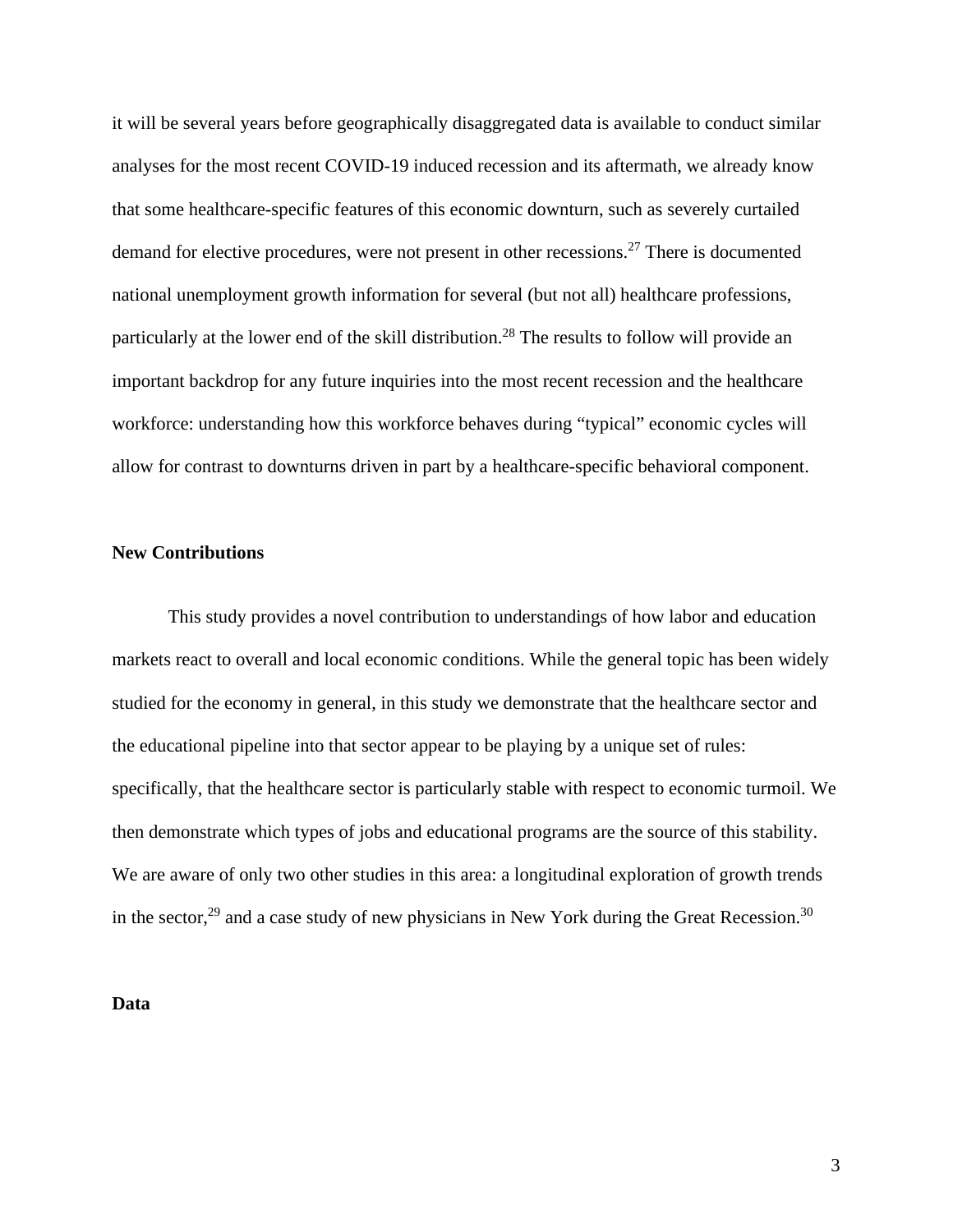We draw data from several sources. Our main independent variable measuring the macroeconomic climate, county unemployment rates from 2005 to 2017, comes from the Local Area Unemployment Statistics (LAUS), which the U.S. Bureau of Labor Statistics (BLS) creates using data from the Current Population Survey, the Current Employment Statistics survey, and state unemployment insurance systems.<sup>31</sup> The unemployment rates from the LAUS provide a measure of local economic activity that has frequently been used to examine impacts of business cycles.32-  $34\,2005$  serves as the first year of analysis data so that the study period includes multiple years prior to the Great Recession, and 2017 is the final year included in the analysis sample as it was the most recent year of data available across all data sets.

To measure health care employment, we draw on employment data from 2005-2017 from the Quarterly Census of Employment and Wage (QCEW). The QCEW is produced by the BLS using state and federal unemployment insurance records and reflects 95% of jobs in the United States. The employment data are available by industry, following the North American Industry Classification System (NAICS). We derive employment for the entire healthcare sector by using 3-digit NAICS codes of 621 (Ambulatory Health Care Services), 622 (Hospitals), and 623 (Nursing and Residential Care Facilities). Sub-industries within the healthcare sector can be identified by their 4-digit NAICS codes. For example, to look specifically at nursing homes, we can identify establishments with a NAICS code of 6231. We cannot reliably attain greater specificity as BLS uses a rule to preserve data confidentiality where cells that are provided by or substantially attributable to a single large employer are suppressed. While there are no missing/censored values at the county by 3-digit or 4-digit NAICS code level (which we use), at the county by 5-digit or 6-digit NAICS code level, almost 20% of the total employment in healthcare sector is suppressed.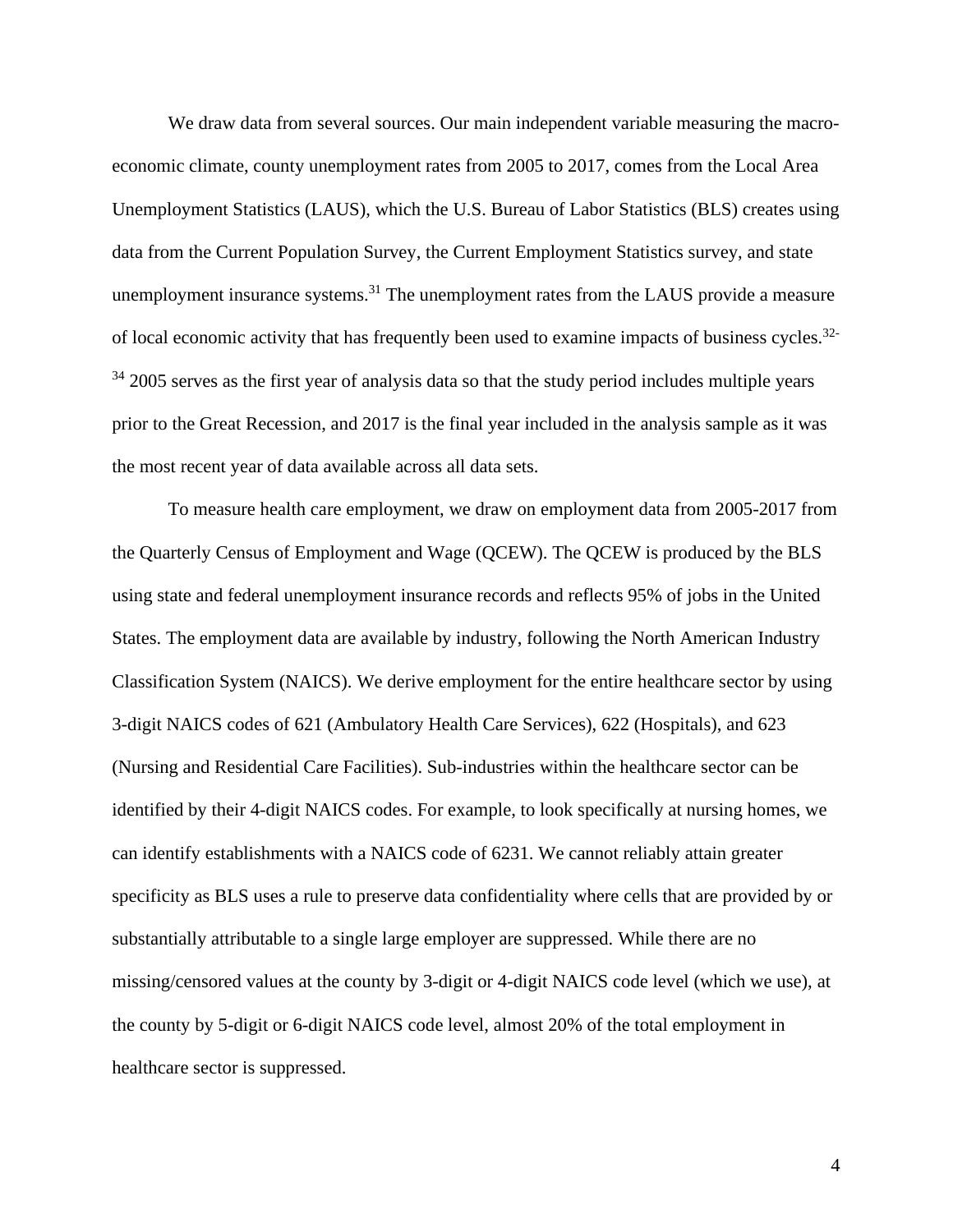The sub-industries we look at are Nursing Care Facilities, which includes establishments in NAICS of 6231, Home Health Care Services, which includes establishments in NAICS 6216, Office of Physicians, which establishments in NAICS 6211, and General Medical and Surgical Hospitals, which includes establishments in NAICS 6221. These four subindustries accounted for the majority (63%) of total health care employment in 2017.

To analyze how educational outcomes change with local economic conditions, we utilize data on educational degree completion from the Integrated Postsecondary Education Data System (IPEDS) for school years that end in 2005-2017. In addition to containing information about each academic institution, such as its location, IPEDS contains information on the number of graduates receiving degrees from each of the school's programs. This program-level information includes the Classification of Instructional Programs (CIP) codes, the number of years the program takes to complete, whether the program is online, and whether it is offered by a for-profit institution. IPEDS does not provide enrollment counts (as opposed to graduation counts) disaggregated by county and CIP code.

We limit the sample to healthcare professions, which are those with a two-digit CIP code of 51. This two-digit CIP code includes nearly all health care degrees, including for health care practitioners, health care administration, and public health. The most commonly awarded degrees are Registered Nursing, Nursing Administration, Nursing Research, Clinical Nursing, Practical Nursing, Vocational Nursing and Nursing Assistants (CIP code 51.38 and 51.39), and Health and Medical Administrative Service (CIP code 51.07 and 51.08). These 4 CIP codes contribute 60% of degrees in health care in 2017. For the heterogeneity analysis into education sector, we examine health care degrees in top 4 professions, degrees which take less than1 year to complete, and degrees offered by for-profit institution.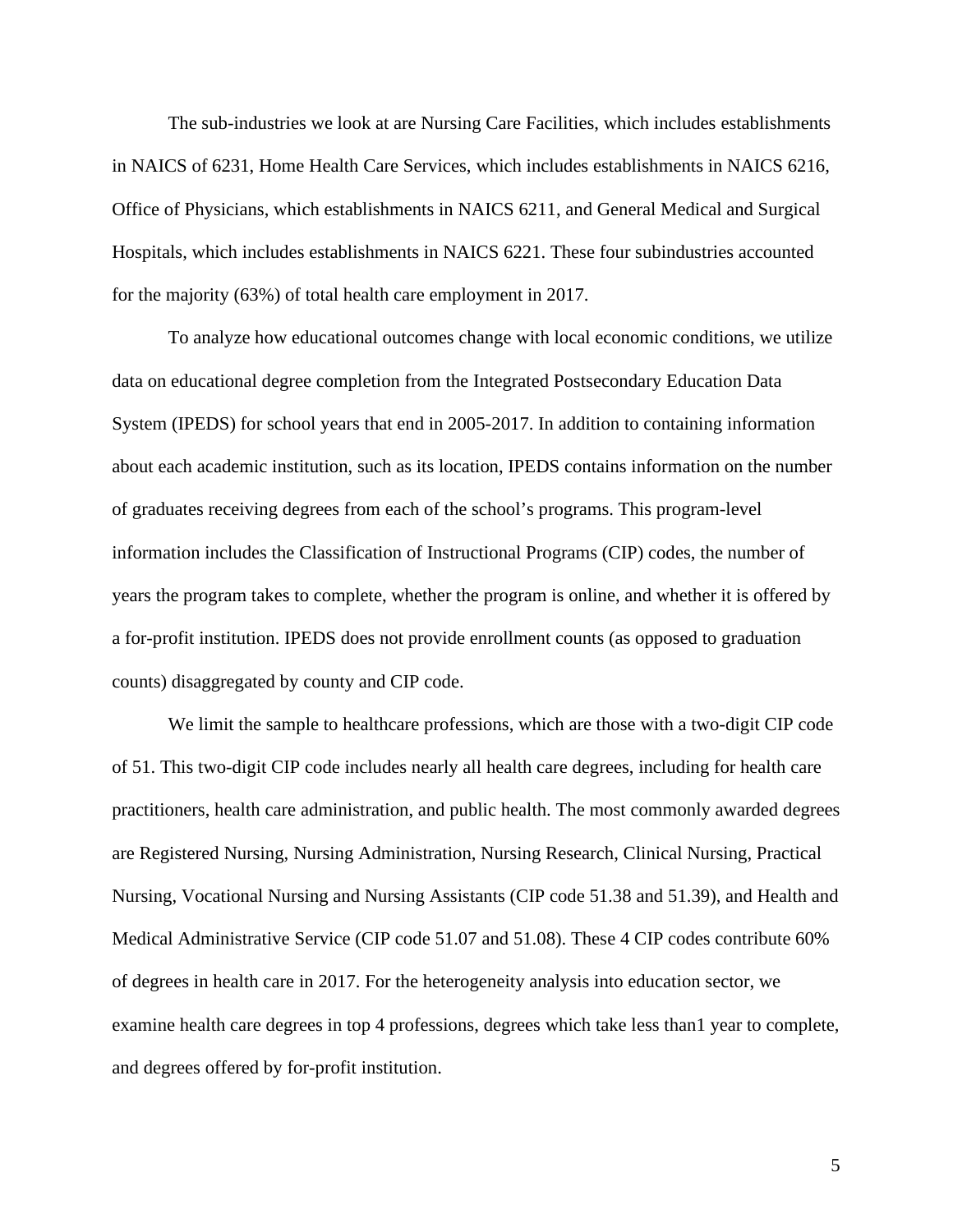From the above two sources of data (the QCEW and IPEDS), we construct the share of both employment and completed degrees accounted for by the healthcare sector in each county in each year. These variables serve as our outcomes of interest.

We also create additional variables that control for county-level time-varying factors that could potentially be related to employment and education. These variables include median household income, poverty rate, and the working-age (defined as between 19-64 years old) population count in each county in each year and come from the Small Area Estimates of Poverty and Inequality and the Population and Housing Census Estimates.<sup>35,36</sup> To identify recessionary and recovery periods, we use the recession and expansion definitions for the nation as a whole from the National Bureau of Economic Research's (NBER) Business Cycle Dating Committee, which defines recessions as the period between a peak of economic activity and the subsequent trough and expansions as the period between troughs and peaks.

### **Methods**

We estimate multivariate regression models where we regress the share of employment or graduates in the healthcare sector on the local unemployment rate. It should be noted that when regressing the share of graduates, we employ county-level unemployment rate at time t-1 to capture the lag pattern of the effects on the share of graduates. All models control for a set of county fixed effects and year fixed effects. County fixed effects remove the impact of any time invariant (over our sample) county-level factors relevant to health care employment such as the presence of a large hospital system or underlying population health. Year fixed effects remove the impact of any nationwide factors relevant to the healthcare workforce common to all places in a given year, such as the presence of national components of the Affordable Care Act, changes in rules regarding for-profit colleges accessing federal financial aid, or changes in healthcare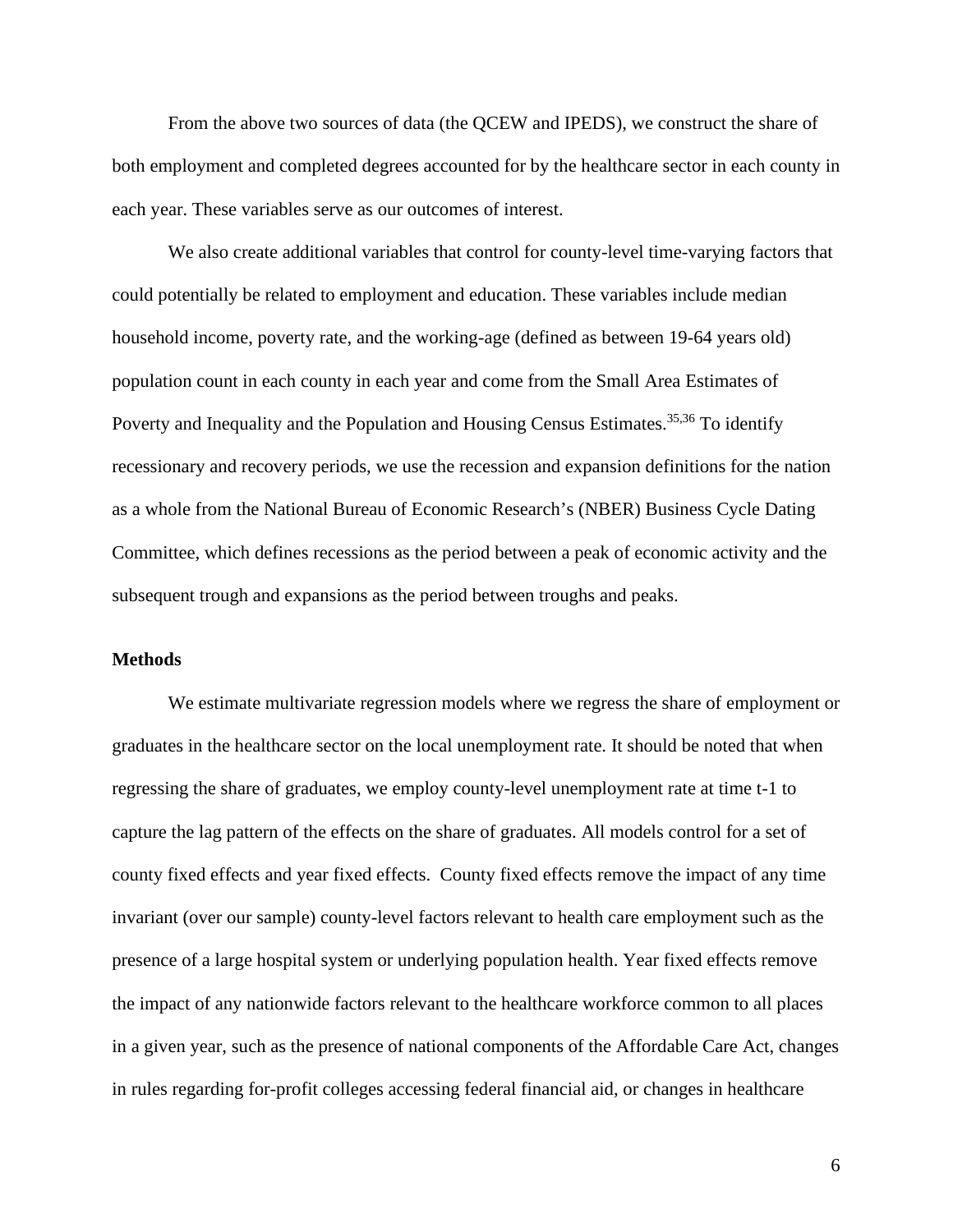technology. All models also control for county level annual median household income, poverty rate, and the working-age (defined as between 19-64 years old) population count. To avoid overcounting effects from low-population areas, we weigh regressions using the county population by year from the Census of Housing and Population.

In addition to estimating this model for the entire sample period, we also estimate separate models for recessionary and expansionary periods, using the NBER's national classifications of recessionary and expansionary periods described above. Note that because recessionary and recovery periods are defined for the nation as a whole, we can still identify the impact of the unemployment rate separately because counties experience differential unemployment changes within the recessionary or expansionary periods. Finally, we estimate the above models for subsets of healthcare employment and education. For healthcare employment, we look specifically at nursing care facilities, home health care services, offices of physicians (excluding mental health), and general medical and surgical hospitals. For healthcare education, we look specifically at the top 4 most common healthcare professions based on CIP codes, degrees that take 1 year or less to complete, and degrees at for-profit institutions.

#### **Results**

Figure 1 displays coefficients and 95 percent confidence intervals on the unemployment rate from the county-level regressions. The top panel of Figure 1 shows estimates with the share of healthcare employment as the dependent variable. Each bar shows the coefficients from a separate regression. All results are similar when analyses are conducted at the state rather than county level and are shown in Appendix A. Full regression results for all figures are presented in Appendix B.

7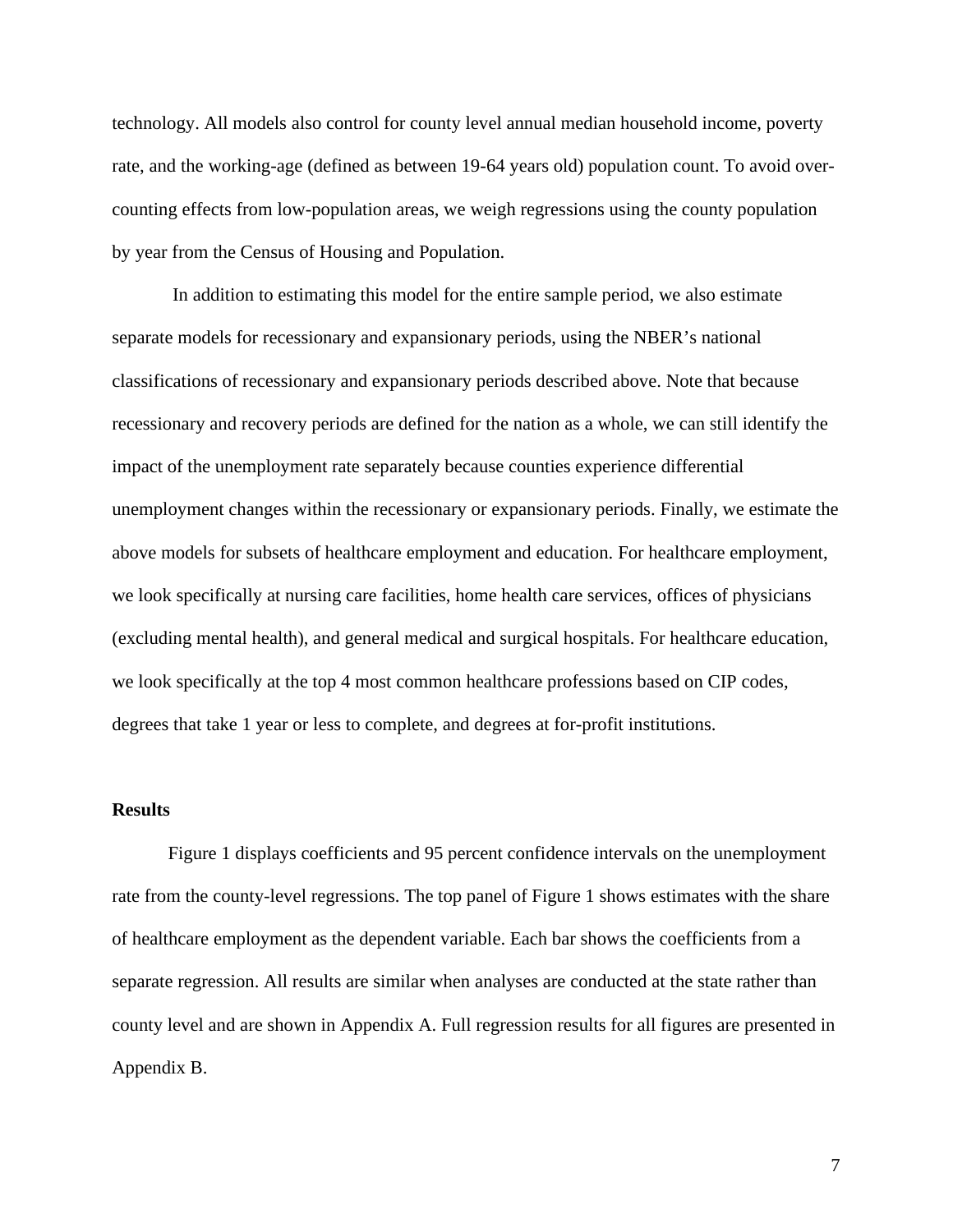Healthcare employment as a share of total county employment is positively related to the unemployment rate. The estimated coefficient on the unemployment rate is 0.127, implying that a 10-point increase in the local unemployment rate is associated with approximately a 1.27 percentage point increase in healthcare's share of local employment. This relationship is different depending on the overall direction of the national economy: an increase in the local unemployment rate during a national recession is associated with stronger growth in the healthcare sector than a similar-sized increase in the local unemployment rate during a national expansionary period.

The bottom panel of Figure 1 shows estimates with the share of healthcare graduates as the dependent variable. Like in the case of healthcare employment, the share of healthcare graduates is also positively related to the unemployment rate. The estimated coefficient is 0.18, implying that a 10-point increase in the unemployment rate is associated with a 1.8 percentage point increase in healthcare's share of postsecondary graduates. The relationship between unemployment and healthcare's share of graduates is again different based on the state of the national economy, but the pattern is reversed relative to healthcare's share of employment. Here, an increase in the local unemployment rate during a recession is associated with weaker growth in the healthcare sector than a similar-sized increase in the unemployment rate during an expansionary period.

Figure 2 focuses on the largest classes of healthcare workforce employers, repeating the analyses reported in the top panel of Figure 1. The strongest relationship between local unemployment and healthcare's share in employment is in physicians' offices: a 10-point increase in the unemployment rate is associated with a 4.9 percentage point increase in the share of local employment in physicians' offices. Among general medical and surgical hospitals as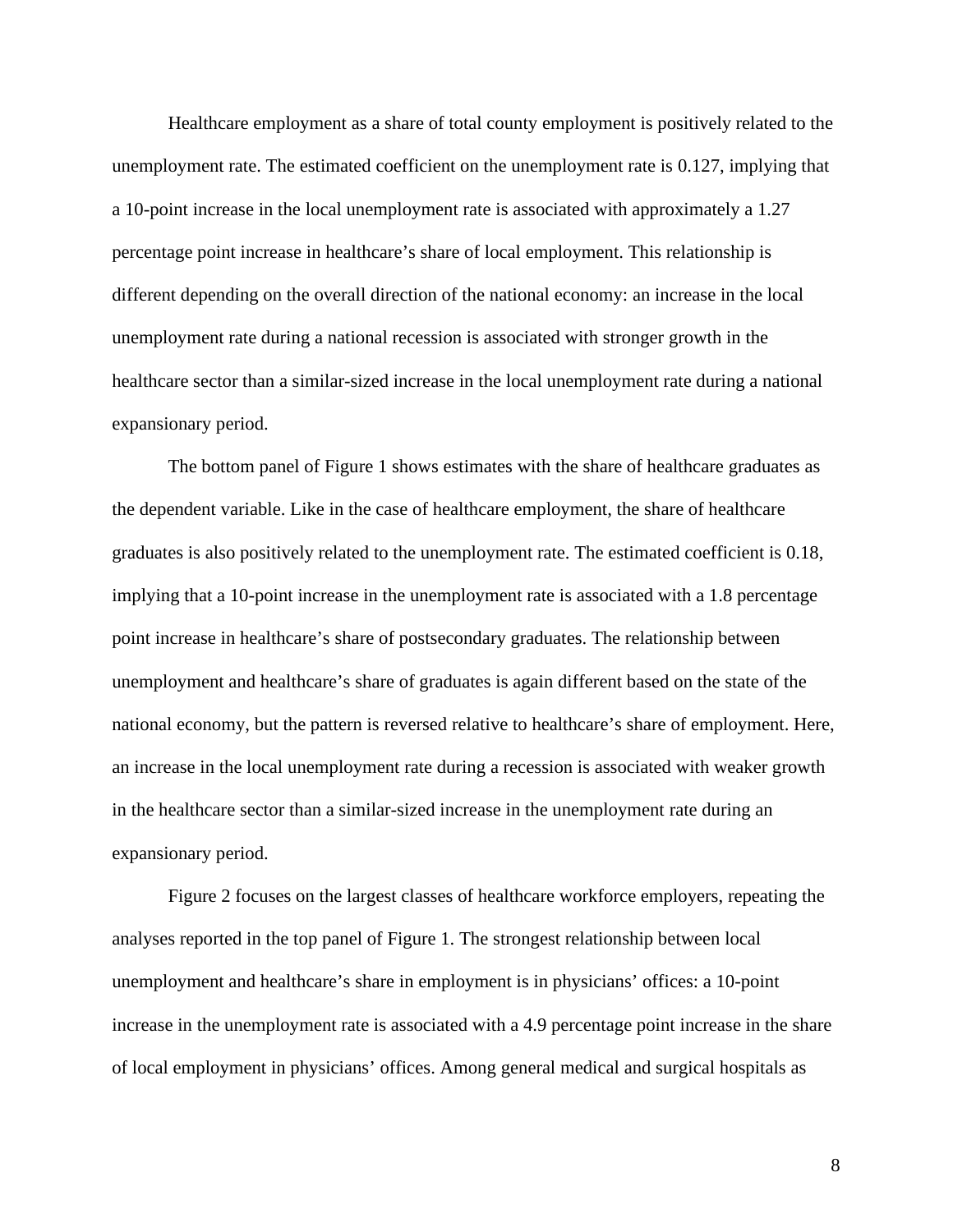well as nursing care facilities, there is also a strong association between local unemployment and the subsectors' share of local employment, with estimates implying a 2.0 and 2.1 percentage point increase in employment share for a 10-point increase in the unemployment rate, respectively. The share of employment in home healthcare services, on the other hand, seems largely unaffected by local unemployment. There is also interesting variation in the results based on whether the national economy is in recession or is expanding. Whereas the state of the local economy does not seem to have a strong effect on the share of the workforce employed by hospitals and physicians' offices, nursing care facilities grow their share of the workforce more robustly when both the local and national economies are in a downturn.

In Figure 3, we repeat the analyses reported in the bottom panel of Figure 1 for subsets of degrees: degrees in the four most common medical professions based on numbers of degrees, degrees that take less than 1 year to complete, and degrees awarded at for-profit educational institutions. The four most common professions are slightly less responsive to local unemployment than degrees as a whole, suggesting that the findings in Figure 1 may be due to less common degrees (although the confidence intervals on these estimates are quite wide). Likewise, degrees that take less than a year to complete are slightly less responsive than all degrees, although it is worth noting that these degrees are much more strongly related to local unemployment during national economic downturns. Finally, degrees at for-profit institutions appear to be unrelated to local economic conditions.

### **Discussion**

The results presented in this paper indicate that the healthcare sector is stable across the business cycle. If anything, when counties experience more severe economic downturns, healthcare employment seems to increase. Even during the Great Recession, which saw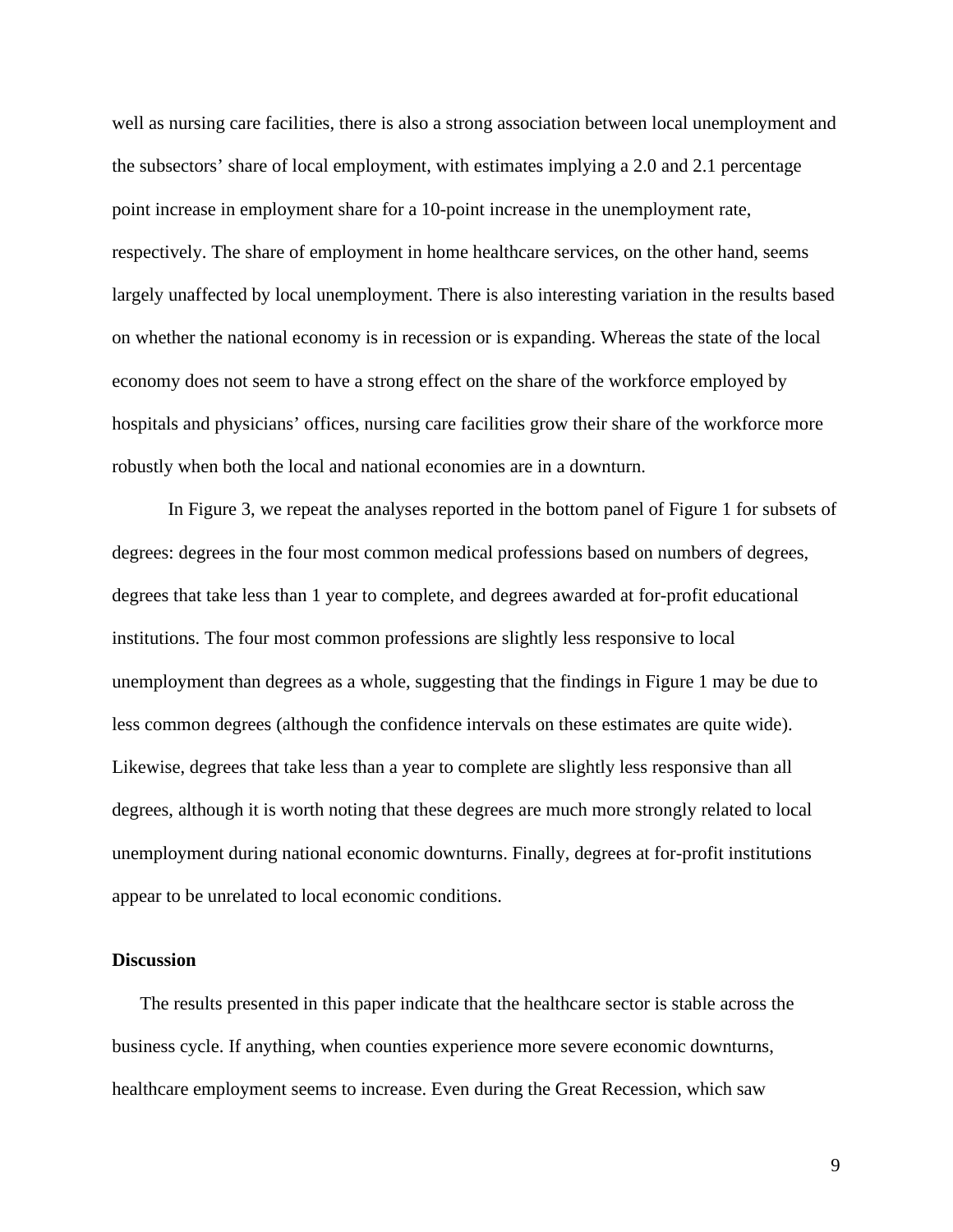employment fall in most sectors, employment in healthcare held steady and grew as a share of all employment. This suggests that the healthcare workforce is systematically different than the U.S. workforce taken as a whole but does not necessarily generalize to any single sector-to-sector comparison with healthcare.

It should be noted that the analyses presented above capture employment levels in specific employment categories but are not capable of detecting changes in the composition of those jobs. For example, increases in employment could be among lower paid and less skilled classes of employees. Our analyses would not be able to detect this downskilling. The above analyses are also incapable of detecting any changes in job turnover.

We also note that high levels of healthcare employment are not necessarily an efficient use of resources.37 However, some evidence suggests that higher staffing levels are associated with better care.<sup>38</sup> Whether the healthcare sector being generally stable or growing during a downturn is good for health outcomes is also an open question, although there is evidence that nursing facilities see better outcomes during economic downturns.39

Our findings are also relevant for policymakers considering vocational rehabilitation programs for injured or displaced workers, or forming employment policy in response to structural shifts in the economy. Employment policy that encourages people to shift to the healthcare sector may optimize employment opportunities and lower people's risk in future economic downturns. Nudging those who are particularly vulnerable to negative ramifications of job loss into a more stable sector could be welfare improving.

These results are highly relevant to public policy guidance and to academic research in light of the COVID-19 pandemic and the associated recession. Early analyses suggest that some parts of the healthcare sector were not insulated from this economic downturn as they had been

10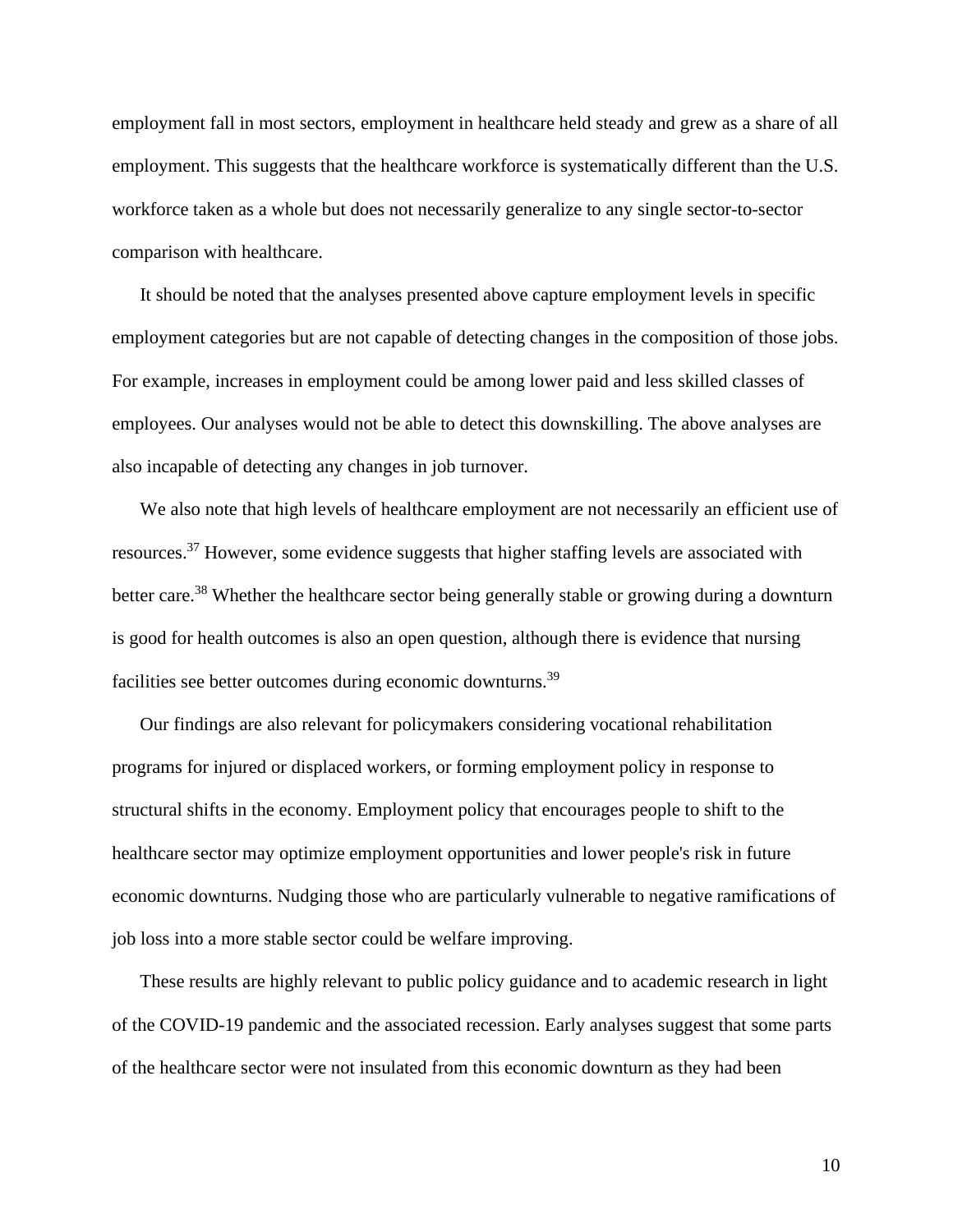previously. Home health services, hospitals, and physicians' offices saw sizable decreases in economy-wide employment.<sup>28</sup> The COVID-19 recession has also been shown to have hit workers particularly hard in high contract and inflexible service occupations, including those working in long-term care.<sup>40</sup> While it will be several years before data that covers the entire period of the pandemic with local disaggregation is available, the earliest findings suggest that the COVID-19 recession and continuing economic turmoil differs from other recessions, and that the stability of the prior two decades may not hold indefinitely as confidence in the sector's ability to withstand economic shocks is shaken.

# **Conflicts of Interest**

The authors declare that there are no conflicts of interest with regards to this research.

# **References**

1. Kaiser Family Foundation. 2020. State Health Fact. Health Care Employment as a percent of Total Employment [Accessed: May, 16, 2020] [Available from: [https://www.kff.org/other/state](https://www.kff.org/other/state-indicator/health-care-employment-as-total/)[indicator/health-care-employment-as-total/](https://www.kff.org/other/state-indicator/health-care-employment-as-total/) ]

2. Salsberg, E, and Martiniano, R. 2018. Health Care Jobs Projected To Continue To Grow Far Faster Than Jobs In The General Economy. Health Affs. Blog, [Available from https://www.healthaffairs.org/do/10.1377/hblog20180502.984593/full/]. [Access date, May, 16, 2020]

3. Cutler, DM, 2005. Your Money or Your Life: Strong Medicine for America's Health Care System. New York. New York. Oxford University Press.

4. Smith, S, Newhouse, JP and Freeland, MS. 2009. Income, Insurance, and Technology: Why Does Health Spending Outpace Economic Growth? Health Aff, 28(5), pp.1276-1284.

5. Chernew, M, and May, D. 2011. "Health care cost growth." The Oxford Handbook of Health Economics, Oxford University Press, Oxford.

6. Staiger, DO, Auerbach, DI, and Buerhaus, PI. 2011. Health Care Reform and the Health Care Workforce – The Massachusetts Experience. N Engl J Med: Perspect, 365(12): e24(1)-e24(3)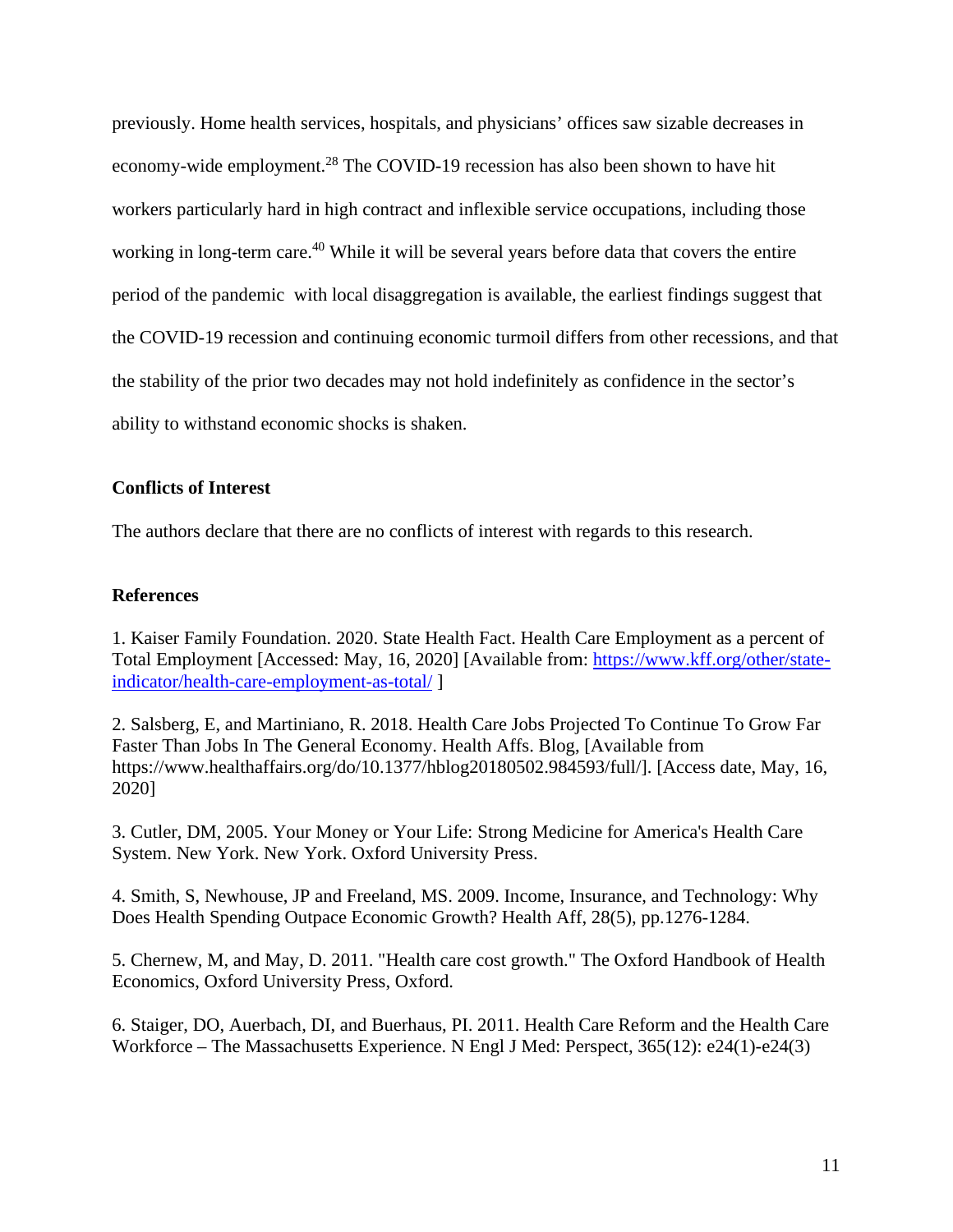7. Chandra, A, and Skinner, J. 2012. "Technology Growth and Expenditure Growth in Health Care." J Econ Lit, 50(3), 645-80.

8. Frogner, BK, Spetz, J, Parente, ST, and Oberlin S. 2015. The Demand for Health Care Workers Post-ACA. Int J Health Econ Manag, 15:139–151

9. Vespa, J, Armstrong, DM and Medina, L. 2018. Demographic Turning Points for the United States: Population Projections for 2020 to 2060. Washington, DC: US Department of Commerce, Economics and Statistics Administration, US Census Bureau.

10. Silicon Valley Bank. 2020. Healthcare Investments and Exits Report. [Available from https://www.svb.com/globalassets/library/uploadedfiles/reports/healthcare-report-2020 annual\_abr.pdf] [Accessed: June, 12, 2020]

11. Manning, W.G., Newhouse, J.P., Duan, N., Keeler, E.B. and Leibowitz, A., 1987. "Health insurance and the demand for medical care: evidence from a randomized experiment." Am Econ Rev, pp.251-277.

12. Garber, AM and Skinner, J. 2008. Is American Health Care Uniquely Inefficient?. J Econ Perspect, 22(4): 27-50.

13. Simpson, Adam. 2016. "Obama Care:, the Secret Job Program". July, 13, 2016. Politico,.[Available from https://www.politico.com/agenda/story/2016/07/what-is-the-effect-ofobamacare-economy-000164/] [Access date: June, 25, 2020]

14. Musgrave, R.A., 1959. The theory of public finance; a study in public economy. Kogakusha Co.

15. Dolfman, ML, Insco, M, and Holden, RJ. 2018. "Healthcare Jobs and the Great Recession." Mon Labor Rev. Bureau of Labor Statistics. [Retrieved at [https://www.bls.gov/opub/mlr/2018/article/healthcare-jobs-and-the-great-recession.htm\]](https://www.bls.gov/opub/mlr/2018/article/healthcare-jobs-and-the-great-recession.htm)

16. Chappelow, J. 2020. "Industries That Thrive During Recessions" Investopedia. [Retrieved at [https://www.investopedia.com/articles/stocks/08/industries-thrive-on-recession.asp\]](https://www.investopedia.com/articles/stocks/08/industries-thrive-on-recession.asp)

17. Staiger, DO, Auerbach, DI and Buerhaus, PI. 2012. Registered Nurse Labor Supply and The Recession—Are We in a Bubble. N Engl J Med, 366(16): 1463-1465.

18. Alameddine, M., Baumann, A., Laporte, A. and Deber, R., 2012. A narrative review on the effect of economic downturns on the nursing labour market: implications for policy and planning. Human Resources for Health, 10(1), pp.1-7.

19. Zabalegui, A. and Cabrera, E., 2010. Economic crisis and nursing in Spain. Journal of nursing management, 18(5), pp.505-508.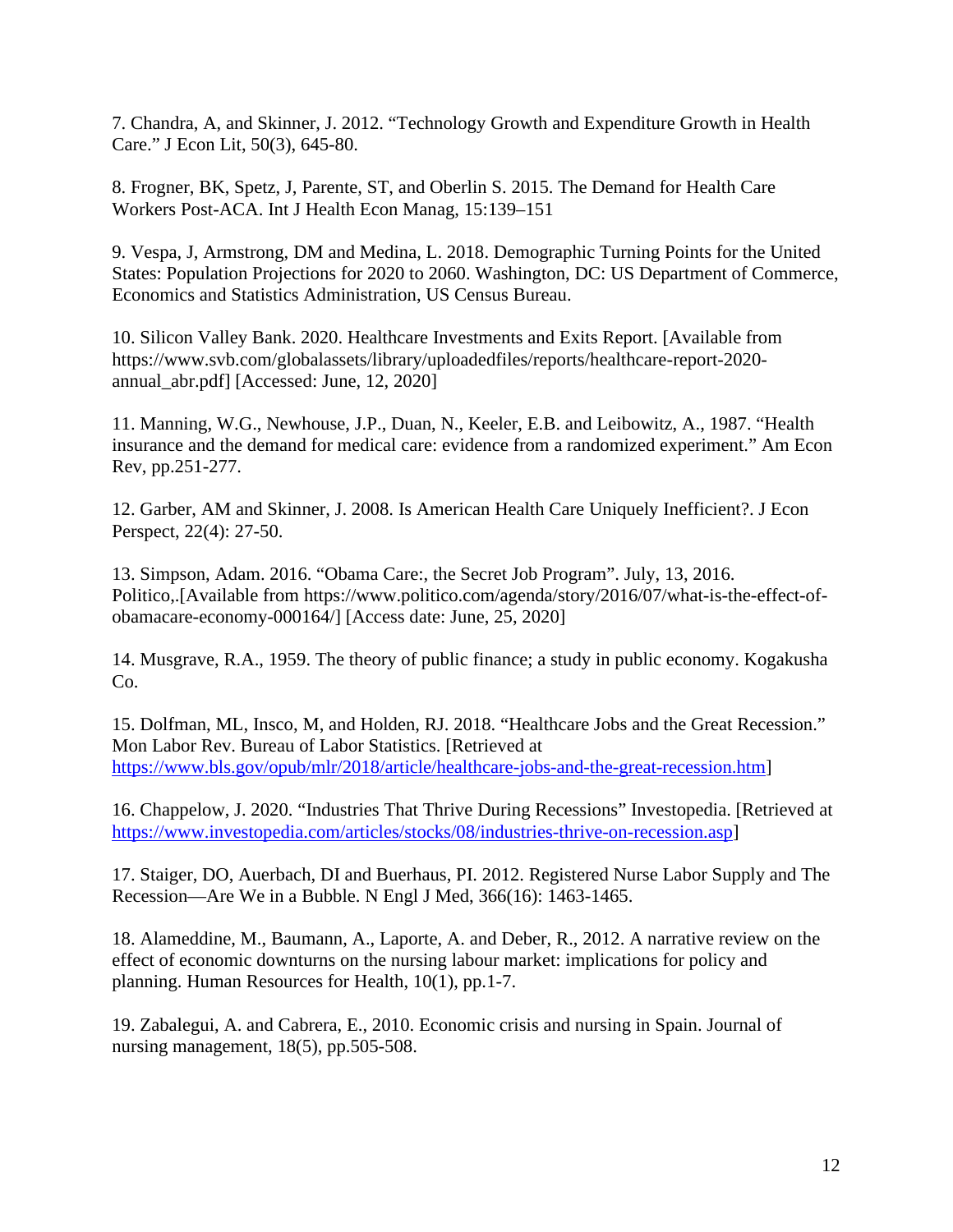20. Heitlinger, A., 2003. The paradoxical impact of health care restructuring in Canada on nursing as a profession. International Journal of Health Services, 33(1), pp.37-54.

21. Cawley, J., Moriya, A.S. and Simon, K., 2015. The impact of the macroeconomy on health insurance coverage: Evidence from the great recession. Health economics, 24(2), pp.206-223.

22. Jacobs,PD, Hill,SC and Abdus,S. 2017. "Adults Are More Likely To Become Eligible For Medicaid During Future Recessions If Their State Expanded Medicaid" Health Affs. 36(1): 32– 39.

23. Crost, B and Friedson, A, 2017. Recessions and health revisited: New findings for working age adults. Econ Hum Biol, 27: 241-247.

24. Seago, JA, Ash, M, Spetz, J, Coffman, J and Grumbach, K. 2001. Hospital Registered Nurse Shortages: Environmental, Patient, and Institutional Predictors. Health Serv Res, 36(5), p. 831.

25. Blom, E., Cadena, B.C., & Keys, B. (2015) Investment over the Business Cycle: Insights from College Major Choice. *IZA Discussion Paper* 9167.

26. Hershbein, B,J. (2012). Graduating High School in a Recession: Work, Education, and Home Production. *The BE Journal of Economic Analysis & Policy*, *12*(1), 1–32.

27. Mehrotra, Ateev, Michael Chernew, David Linetsky, Hilary Hatch, and David Cutler. 2020. The Impact of the COVID-19 Pandemic on Outpatient Visits: Practices Are Adapting to the New Normal (Commonwealth Fund, June 2020). [Available from https://doi.org/10.26099/2v5t-9y63  $\mathbf{I}$ 

28. Bhandari, N., Batra, K., Upadhyay, S. and Cochran, C., 2021. Impact of COVID-19 on Healthcare Labor Market in the United States: Lower Paid Workers Experienced Higher Vulnerability and Slower Recovery. International Journal of Environmental Research and Public Health, 18(8), p.3894.

29. Wood, C.A. 2011. "Employment in health care: a crutch for the ailing economy during the 2007-09 recession." Monthly Labor Review, April 2011: pp. 13-18.

30. Chen, A., A. Lo Sasso, and M.R. Richards. 2018. "Graduating into a downturn: Are physicians recession proof?" Health Economics, 27: 223-235.

31. United States Bureau of Labor Statistics. Local Area Unemployment Statistics. 2019. [Retrieved at [https://www.bls.gov/lau/\]](https://www.bls.gov/lau/)

32. Ruhm, CJ, 2000. Are Recessions Good for Your Health? Q J Econ, 115(2): 617-650.

33. McInerney, MP and Mellor, JM. 2012. State Unemployment in Recessions during 1991– 2009 Was Linked to Faster Growth in Medicare Spending. Health Aff, 31(11): 2464-2473.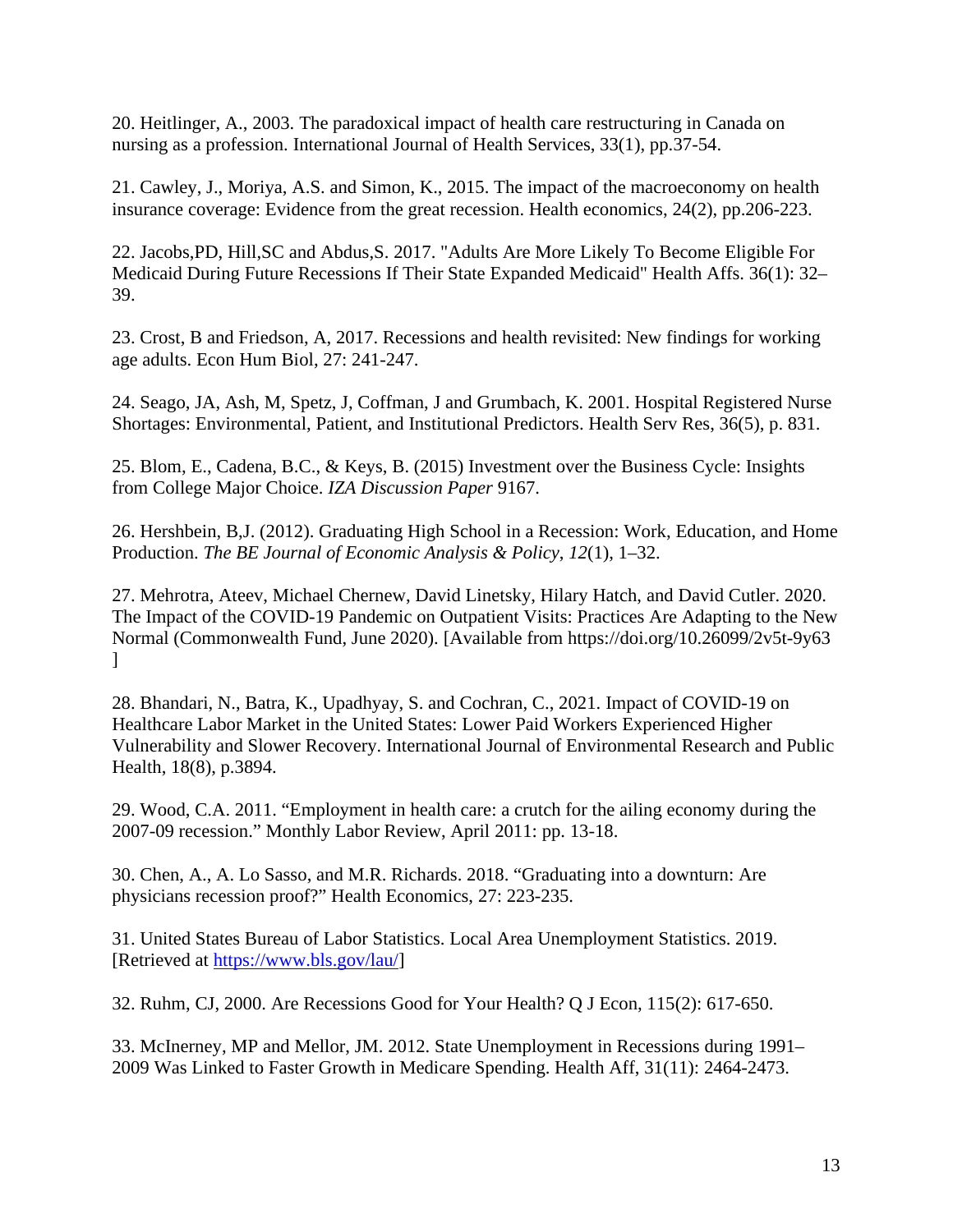34. Hollingsworth, A, Ruhm, CJ, and Simon, KI. 2017. "Macroeconomic Condition and Opioid Abuse". J Health Econ, 56 222-233

35. United States Census Bureau. 2019a. Population and Housing Unit Estimates. [Retrieved at https://www.census.gov/programs-surveys/popest.html

36. United States Census Bureau. 2019b. Small Area Income and Poverty Estimates (SAIPE) Program. [Retrieved at https://www.census.gov/programs-surveys/saipe.html

37. Baicker, K, and Chandra, A. 2012. The Health Care Jobs Fallacy. N Engl J Med, 366(26): 2433-2435

38. Needleman, J, Buerhaus, P, Mattke, S, Stewart M, and Zelevinsky, K. 2002. Nurse-Staffing Levels and the Quality of Care in Hospitals. N Engl J Med, 346: 1715:1722

39. Stevens, A.H., Miller, D.L., Page, M.E. and Filipski, M., 2015. The best of times, the worst of times: understanding pro-cyclical mortality. American Economic Journal: Economic Policy, 7(4), pp.279-311.

40. Albanesi, S. and Kim, J., 2021. Effects of the COVID-19 Recession on the US Labor Market: Occupation, Family, and Gender. Journal of Economic Perspectives, 35(3), pp.3-24.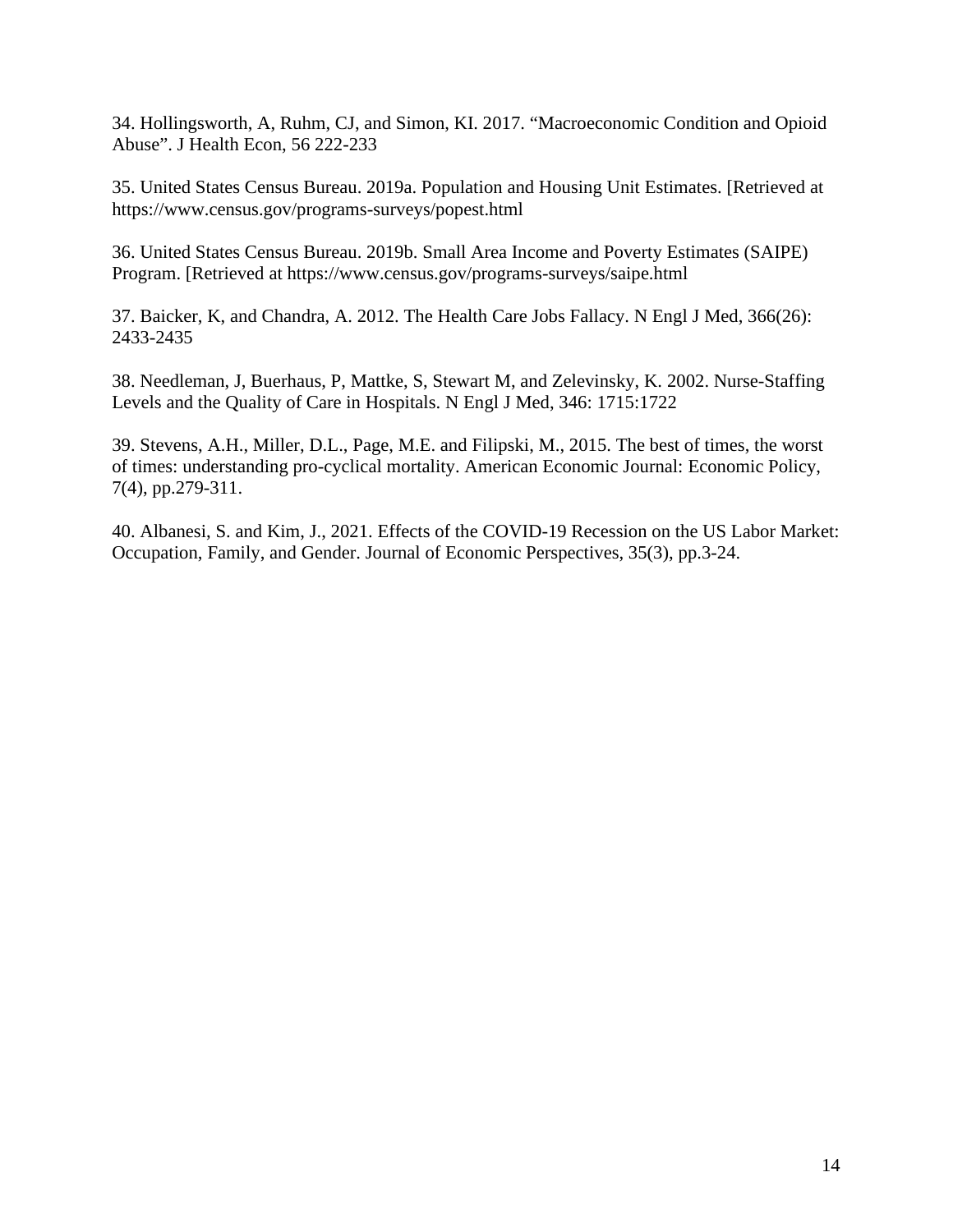

**Figure 1: Share in Health Care Employment and Graduates vs. Unemployment Rate**

Source: Quarterly Census of Employment and Wages (QCEW) 2005-2017, Integrated Post-Secondary Education Data System (IPEDS) 2005-2017, and U.S. Bureau of Labor Statistics (BLS) Local Area Unemployment Statistics (LAUS) (2005-2017). Notes: Figure shows coefficients and confidence intervals of the unemployment rate. For employment, unemployment rate is at time t. For number of graduates, unemployment rate is at time t-1. Regressions control for county and year fixed effects. Regressions are weighted by population counts. Economic condition controls include median household income, poverty rate and working age population. Recession refers to 2007-2009. Recovery refers to 2010-2017. 95% confidence intervals are obtained from heteroskedasticity robust standard errors clustered at state level. Health Care employment from QCEW refers to county establishments in NAICS 3-digit code 621, 622, 623. HealthCare graduates from IPEDS refers to county graduates in CIP code 51.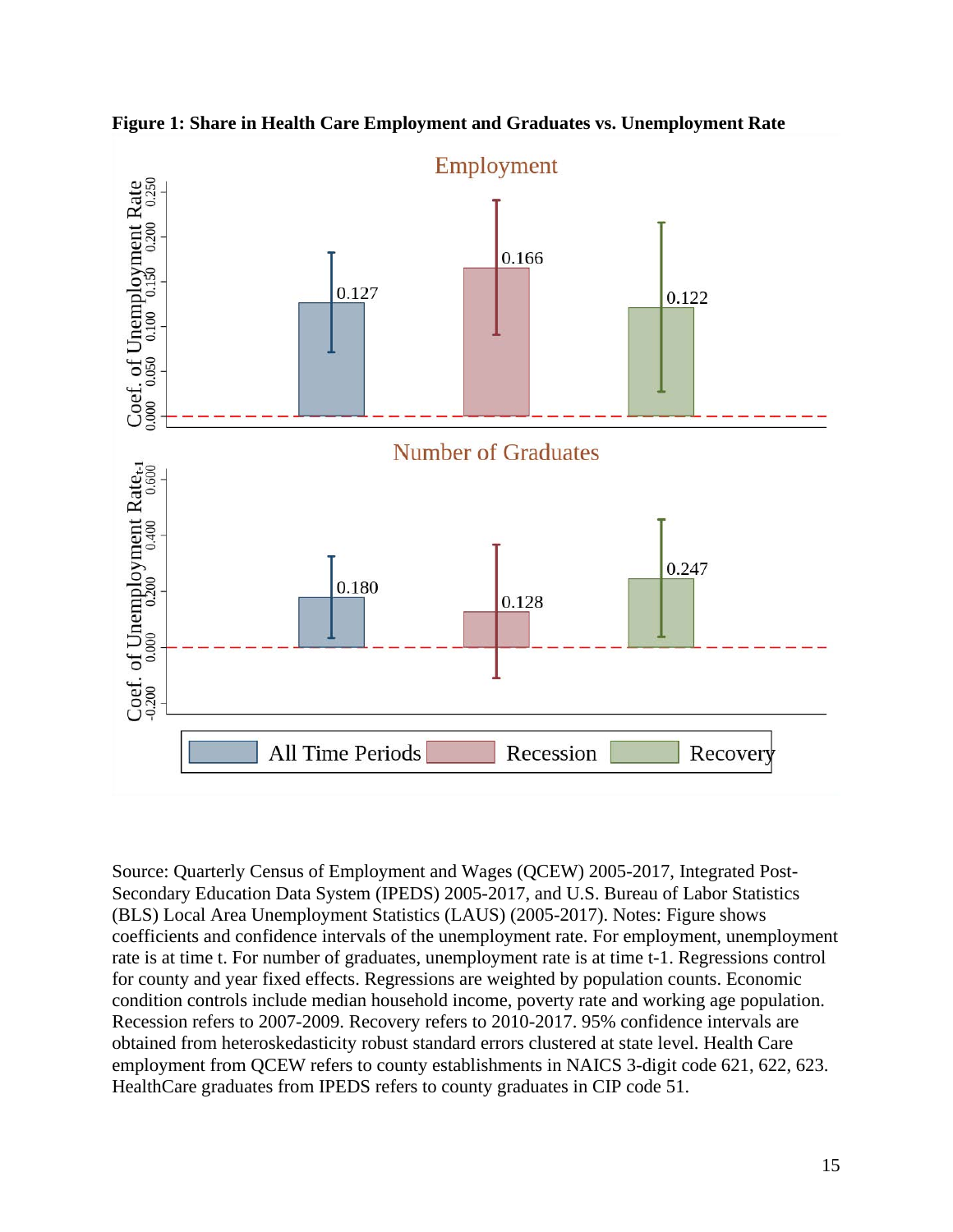

**Figure 2. Share in Health Care Employment in Selected Industries vs. Unemployment Rate**

Source: QCEW 2005-2017 and BLS LAUS (2005-2017). Notes: Figure shows coefficient and confidence interval of unemployment rate at time t. Regressions control for county and year fixed effects. Regressions are weighted by population count. Economic condition controls include median household income, poverty rate and working age population. 95% confidence intervals are obtained from heteroskedasiticy robust standard errors clustered at the state level. Health Care employment from QCEW refers to county establishments in NAICS 4-digit code 6231 for Nursing Care Facilities (Panel A), 6216 for Home Health Care Services (Panel B), 6211 for Offices of Physicians excl. Mental Health (Panel C), and 6221 for General Medical & Surgical Hospitals (Panel D).